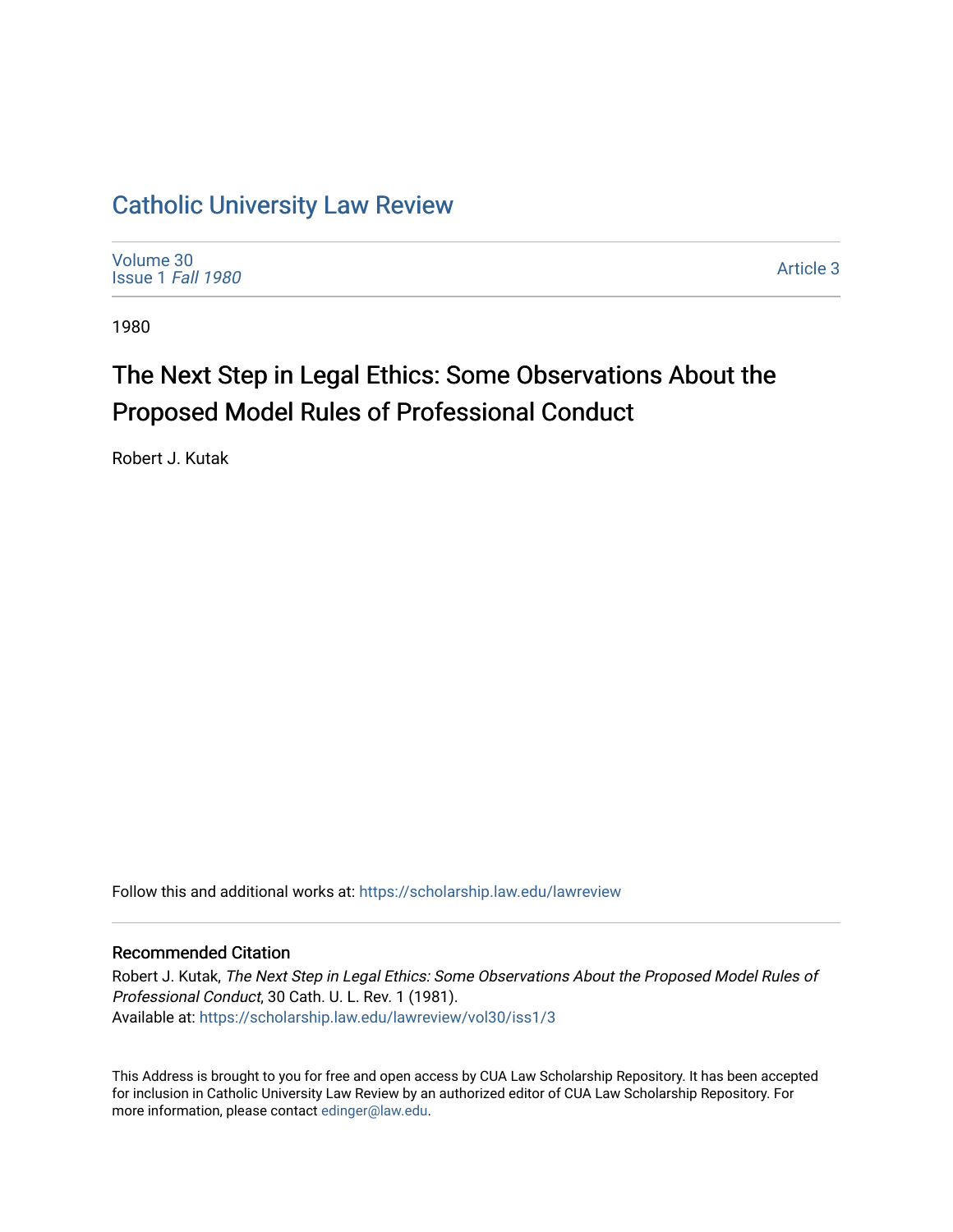## THE **NEXT STEP IN LEGAL ETHICS: SOME OBSERVATIONS ABOUT** THE PROPOSED MODEL **RULES** OF **PROFESSIONAL** CONDUCT\*

*Robert J Kutak \*\**

I can think of no more appropriate occasion to discuss the future development of the ethics of the legal profession and the law of professional responsibility than before a gathering of future lawyers in commemoration of St. Ives of Kermartin. Although there have been a number of lawyers who have been canonized or beatified by the Catholic Church, and some saints who at one time in their lives pursued the study of law,  $S$ t. Ives is notable for his determination to attain the highest standards of ethics in his practice of law.2

St. Ives devoted his practice exclusively to pro bono work for the indigent, refused to pursue any action that was not just, and sought always to reconcile adverse parties to avoid unnecessary litigation. Dean Wigmore, in commenting on St. Ives, has described him as a "wonderful man who in real life set a standard  $-$  an unattainable one, perhaps  $-$  for our profession."3 Although none of us may ever achieve such saintly standards, we should always seek to attain them.

The ABA Commission on Evaluation of Professional Standards has circulated a discussion draft of proposed Model Rules of Professional Con-

*3. Id* at 42-43.

*<sup>\*</sup> These* remarks were originally delivered as the annual St. Ives Lecture at Catholic University's Columbus School of Law on *March* 28, 1980.

<sup>\*\*</sup> Robert J. Kutak is a 1955 graduate of the University of Chicago Law School, Chairman of the American Bar Association Commission on Evaluation of Professional Standards, and a member of the Nebraska Bar.

**<sup>1.</sup>** See generally J. GAYNOR, LAWYERS **IN HEAVEN** (1979). Some of the most revered saints were lawyers, including Pope Gregory I, St. Bonaventure, St. Thomas Aquinas, and, of course, Sir Thomas More. *Id* at 28, 67-68, 73-77, 90-92.

*<sup>2.</sup> Id* at 42-44.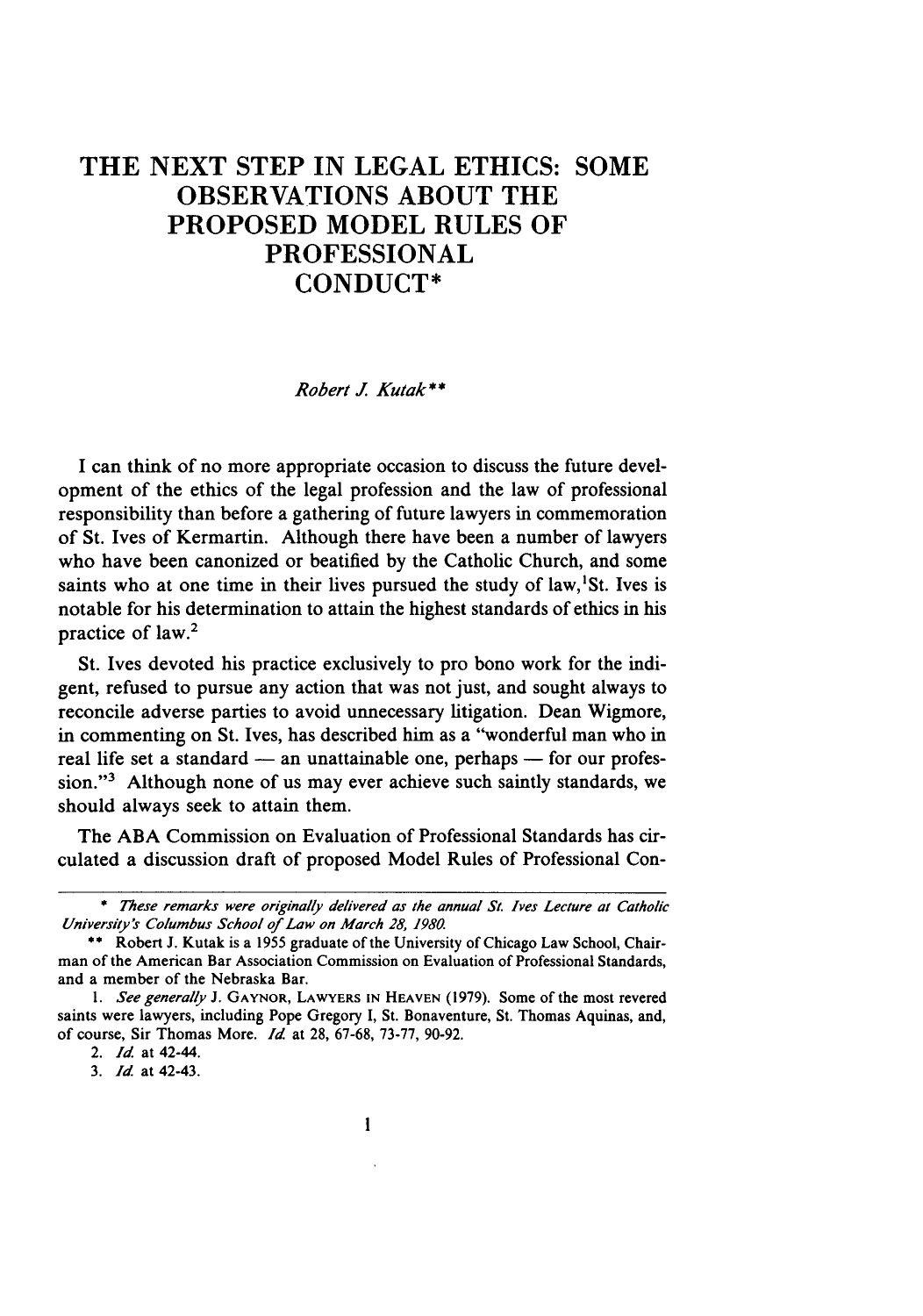duct to thousands of lawyers and laymen for their comment. 4 My purpose this evening is to discuss some of the highlights of the proposed Model Rules and to give you some brief insight into the Commission's work.

Although the draft is the sixth we have produced, it remains a discussion draft. We expect it to be studied and commented on extensively, and we plan to make appropriate revisions based upon the comments we receive.

The Rules embodied in the discussion draft address a broad range of ethical issues, and I take great pride in our product because it clearly focuses attention on the most difficult issues of professional responsibility that confront the present-day practitioner. I consider high praise the words of Linda Greenhouse of the *New York Times* who said the draft "takes a pragmatic, down-to-earth approach toward a lawyer's everyday problems."<sup>5</sup>

During the past several months, when I have spoken at forums such as this, or have met with members of the press, I almost invariably encounter two questions. The first is, "Why? Why — after only ten years — do we need a new set of rules; what's the matter with the current Code of Professional Responsibility?" The second question is "How do the proposed Rules differ from the Code?"

While the format of the proposed Model Rules differs significantly from the current Code, that difference is to some extent misleading. We have sought to build on the foundation laid a decade ago by the Wright Committee, which undertook to revise the former ABA Canons of Professional Ethics and produced the Code of Professional Responsibility.6 The Rules we are now offering for comment are the result, therefore, not of revolution, but of evolution. Many of the concepts of the Code and, indeed, much of its language will be found in the proposed Model Rules.

Then why a new document? My answer is that there are a number of reasons. For one, the past decade has brought dramatic developments in the practice of law in America. There has been a significant movement away from the preponderance of lawyers in independent private practice, that is, alone or in very small firms. Provision of legal services to persons of modest means has become an established and accepted principle. Court decisions since adoption of the Code have dictated new approaches to the

<sup>4.</sup> DISCUSSION DRAFT OF **ABA** MODEL **RULES** OF **PROFESSIONAL CONDUCT,** reprinted in 48 U.S.L.W. 1 (Feb. 19, 1980) (special edition) [hereinafter cited as Discussion DRAFT].

<sup>5.</sup> N.Y. Times, Feb. 2, 1980, § 1, at 6, col. **1.**

**<sup>6.</sup> ABA CODE** OF **PROFESSIONAL RESPONSIBILITY AND CODE OF JUDICIAL CONDUCT** (1979). The Reporter for the Wright Committee was John F. Sutton, Jr., now Dean of Texas University's School of Law. Dean Sutton has served as a consultant to the Commission on Evaluation of Professional Standards.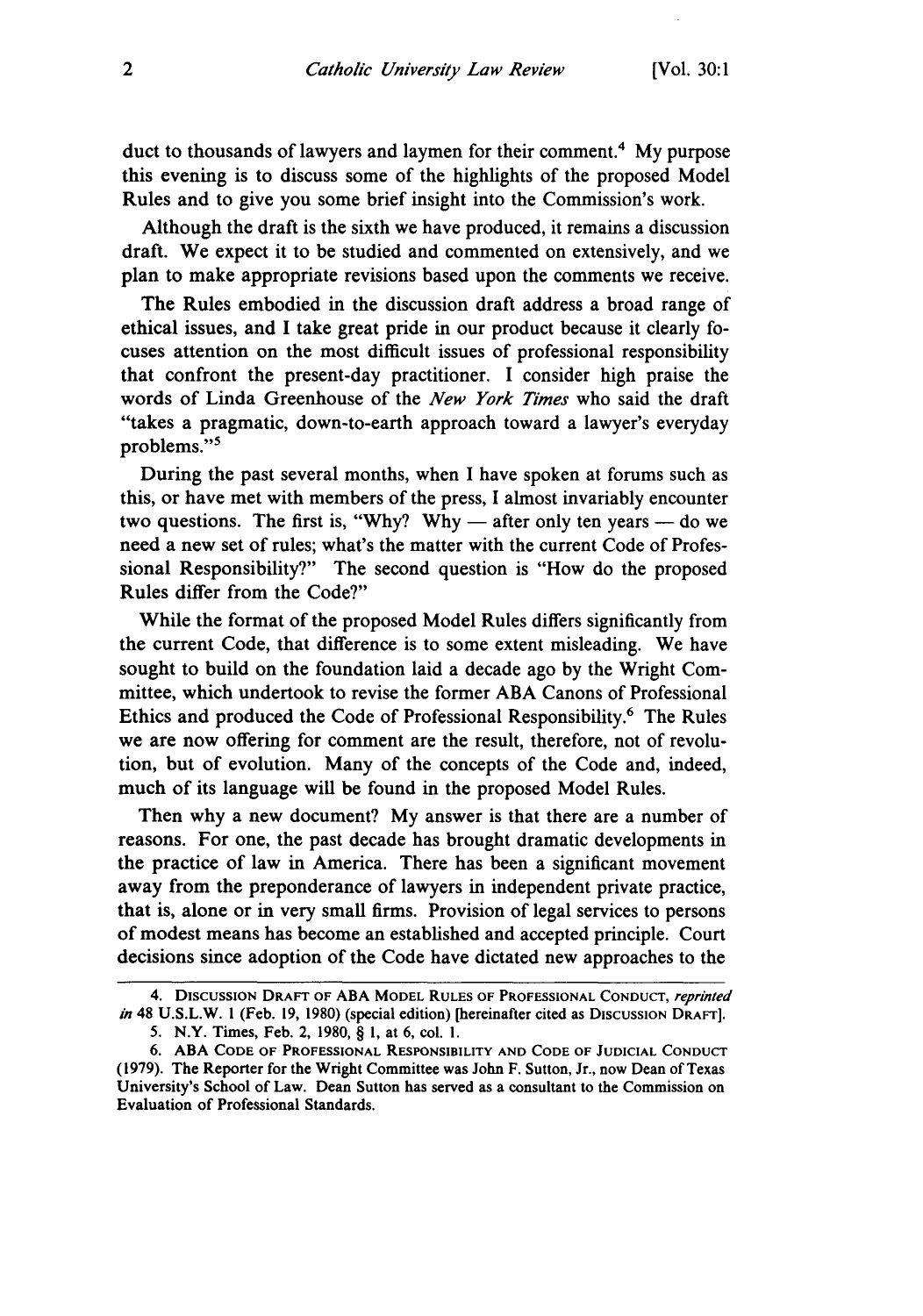issues of advertising and solicitation. In other words, the natural process of change - of evolution - that affects every area of American law has affected the "law of lawyering" as well.

In Holmes' familiar phrase "The life of the law has not been logic; it has been experience."<sup>7</sup> Experience alters our thinking about the premises that support a set of legal rules, and eventually leads us to modify those premises, the conclusions drawn from them, or both.<sup>8</sup>

Consider, for example, how much our thinking about regulation of professional competition has changed since the Supreme Court declared that broad restraints on group legal services and advertising infringed upon important first amendment rights.<sup>9</sup> We no longer can say that a conception of the public interest - sometimes confused with professional self-interest -- justifies all restraints on services or limits on the dissemination of information about such services. Indeed, the public interest increasingly has been recognized as requiring new methods for the delivery of legal services and the free flow of truthful information about their cost and availability.

It might be useful to review some of the events of the seventies which persuaded the Commission that a basic reconsideration of the Code of Professional Responsibility, both in form and in substance, was necessary:

- In 1971, as I have noted, the Supreme Court invalidated, on first amendment grounds, the Code's restrictions on group legal services.<sup>10</sup>

- During 1972 and 1973, the Securities and Exchange Commission and the courts began suggesting that an attorney's duty to the public in a securities transaction may sometimes override his duty to his client. **"** More recently, the *National Student Marketing* decision, which recognized such a duty, sent reverberations of concern throughout the profession.<sup>12</sup>

10. United Transp. Union v. State Bar of Mich., 401 U.S. 576 (1971).

*11. See generally* Smith, *Preventing Errors in Securities Transactions,* 30 S.C.L. REV. 243 (1979).

12. SEC v. National Student Marketing Corp., 457 F. Supp. 682 (D.D.C. 1978). **A** lengthy bibliography is available in Hoffman, *On Learning of a Corporate Client's Crime or Fraud - The Lawyer's Dilemma,* 33 Bus. LAW. 1389, 1404 n.38 (1978).

<sup>7.</sup> **0. HOLMES,** THE **COMMON** LAW **1** (1881).

*<sup>8.</sup> Compare In re* Maclub of America, 295 Mass. 45, 3 N.E.2d 272 (1936) *with* United Transp. Union v. State Bar of Mich., 401 U.S. 576 (1971).

*<sup>9.</sup> See In re* Primus, 436 U.S. 412 (1978); Bates v. State Bar of Ariz., 433 U.S. 350 (1977); United Transp. Union v. State Bar of Mich., 401 U.S. 576 (1971); UMW v. Illinois State Bar Ass'n, 389 U.S. 217 (1967). *See also* Goldfarb v. Virginia State Bar, 421 U.S. 773 (1975) (invalidation on antitrust grounds of minimum fee schedules); Surety Title Ins. Agency, Inc. v. Virginia State Bar, 431 F. Supp. 298 (E.D. Va. 1977), *vacated and remanded on other grounds,* 571 F.2d 205 (4th Cir. 1978), *cert. denied,* 436 U.S. 941 (1979). *See generally* Huber, *Competition at* the *Bar and the Proposed Code of Professional Standards,* 57 N.C.L. REV. 559 (1979); Comment, *Legal Services Within the Reach of the Average American: A Review of the Tunney Hearings,* 27 BAYLOR L. REV. 603 (1975).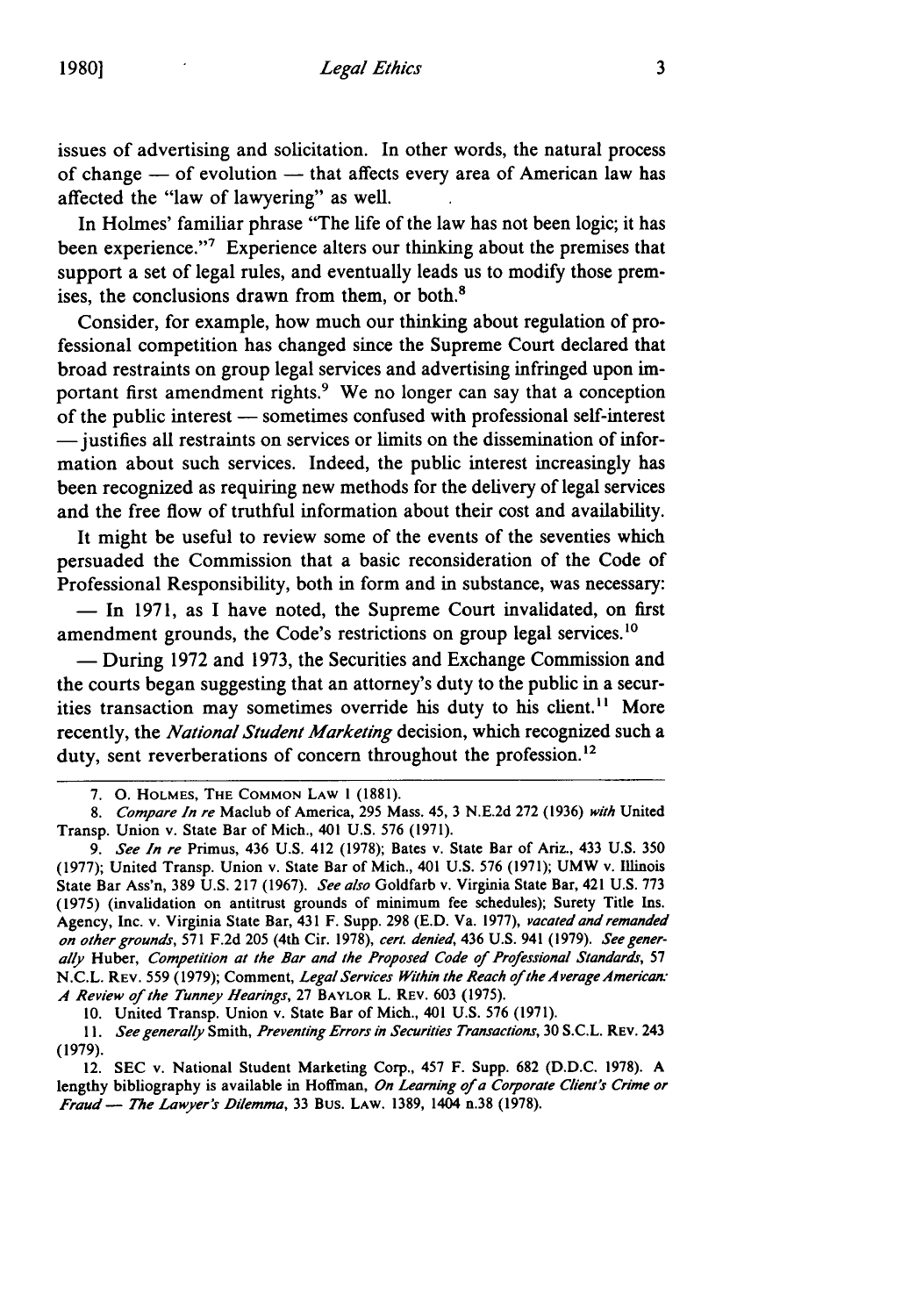- In 1974, then Senator John Tunney, chairman of a U.S. Senate subcommittee holding hearings on the availability of legal services, warned that while no one wanted to "reach the point where the organized bar is substantially regulated by some Federal authority **. . .** if something isn't done soon to provide greater consumer access to lawyers, this will have to happen."<sup>13</sup>

**-** In 1975, the Seventh Circuit invalidated substantial portions of the Code's rules governing pretrial publicity.<sup>14</sup> In addition, the Supreme Court held that minimum fee schedules enforced through regulatory processes in local bar associations violated the Sherman Antitrust Act.<sup>15</sup>

- In 1977, *Bates v. State Bar of Arizona*<sup>16</sup> dramatically changed the profession's power over advertising.

**-** In 1978, the Supreme Court held that the application of solicitation rules to contacts made by an attorney for the purpose of furthering political goals was unconstitutional.<sup>17</sup>

 $-$  In 1979, the SEC disciplined two lawyers for negligently failing to disclose information about their securities clients.<sup>18</sup> In recommending that the ABA require advocacy training in law schools, the Chief Justice of the Supreme Court observed that "the legal profession is vastly underregulated, both in quality control and in the enforcement of the standards of ethics and professional responsibility."<sup>19</sup> The Chief Justice further stated that "if the bar, the judges and the law schools do not resolve this problem ... there is one direct solution."<sup>20</sup>

I recite these developments not with the notion that I am telling you something new, but rather to suggest how sweeping are the swift winds of change. Clearly, as a profession, we are engaged in an intensive reexamination of the most fundamental questions in ethics, spurred in part by our experiences, but impelled as well by the forces of public opinion.

But a revision of the Code of Professional Responsibility is called for by

16. 433 U.S. 350 (1977).

17. *In re* Primus, 436 U.S. 412 (1978). Solicitation restrictions were limited in *In re* Teichner, 75 Ill. 2d 88, 387 N.E.2d 265, *cert. denied,* 444 U.S. 917 (1979).

18. *In re* Carter, [1979] Transfer Binder **FED. SEC.** L. REP. (CCH) 82,175.

**19.** National Law Journal, July 16, 1979, at 4, col. 2.

20. *Id* Chief Justice Burger's remarks are taken from his speech before 400 lawyers and law school faculty at the 4th Circuit Judicial Conference in Hot Springs, Virginia, on June 29, 1979.

<sup>13.</sup> *Recent Developments in Prepaid Legal Services Plans. Hearings on* **S.** *2686 Before the* Subcomm. on *Representation of Citizen Interests of the Senate* Comm. on the *Judiciary,* 93d Cong., 2d Sess. 157 (1974).

<sup>14.</sup> Chicago Council of Lawyers v. Bauer, 522 F.2d 242 (7th Cir. 1975), *cert. denied,* 427 U.S. 912 (1976).

<sup>15.</sup> Goldfarb v. Virginia State Bar, 421 U.S. 773 (1975).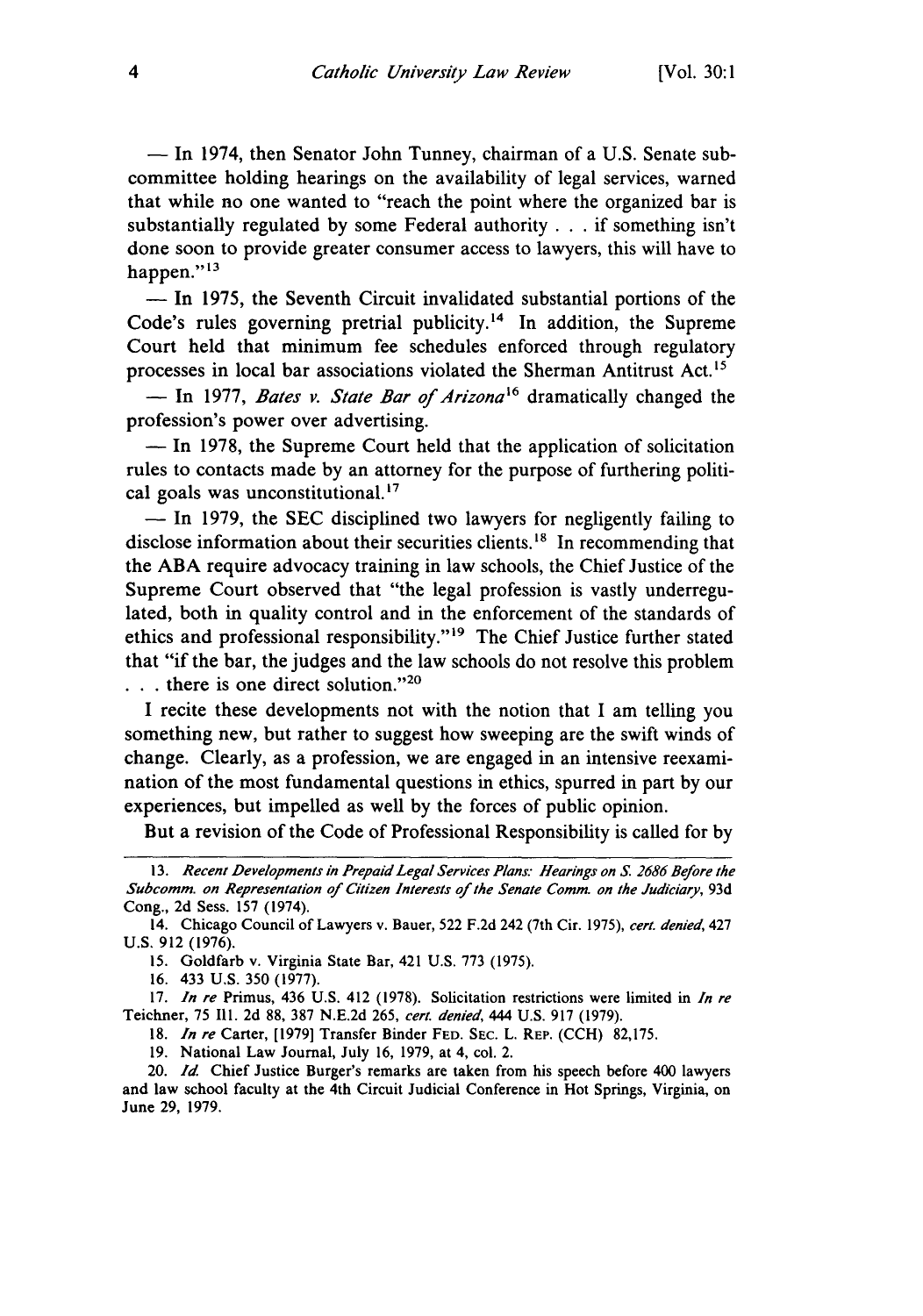reasons other than the process of evolution. A more fundamental problem is that the Code is simply incomplete. At the time the Code was adopted, in 1969, its focus was on the lawyer as a private practitioner working alone or in a very small firm. The Code cast the attorney primarily in the role of

an advocate in court and the client as an individual with an occasional legal problem. As Geoffrey Hazard has observed, the Code conceived of the practice of law as it was in downstate Illinois in the  $1860's$ <sup>21</sup> However, this is 1980: lawyers represent corporations, estates, and other impersonal entities; lawyers function outside the courtroom as advisers, negotiators, mediators, and evaluators; lawyers handle client problems through administrative agencies, appear before legislative assemblies, and increasingly associate in large law firms rather than function as sole practitioners.<sup>22</sup>

And what does the Code say about the obligations of the adviser and the evaluator, the special problems of corporate counsel, and the implications of lawyers practicing together? Frankly, either nothing or very little.23 These additional aspects of modem day lawyering, the Commission concluded, compel a fundamental rethinking of the Code.

To the second question, "How does the Discussion Draft differ from the Code?" my temptation (which I generally resist) is to respond with Elizabeth Barrett Browning's "Let me count the ways," because they are many.

As students of the law, you will immediately recognize the changed format. What the Commission has done is to take the underlying structural thrust of the  $Code$  - its bifurcation of Disciplinary Rules and Ethical Considerations — to its next logical step by drafting rules that are the legal foundation of good professional conduct. We have borrowed heavily from the format of the American Law Institute's Restatements of Law which, as you know, were introduced half a century ago.

Each Model Rule is set forth as a black-letter statement of professional standards and is accompanied by extensive explanatory comment. The Commission believes there is substance as well as form to this change because we made a considered decision to make the Model Rules more truly legislative in both technical style and intended function. Yet, the proposed Rules are not so much a penal code for the legal profession  $-$  although in part they are that  $-$  as they are black-letter statements of the practice of

<sup>21.</sup> G. HAZARD, **ETHICS IN** THE PRACTICE OF LAW 16-19 (1978).

<sup>22.</sup> See generally Q. **JOHNSTONE** & D. **HOPSON,** LAWYERS **AND THEIR** WORK (1967).

<sup>23.</sup> The current Code acknowledges the role of adviser in E.C. 7-5, E.C. 7-8, and D.R. 7-106 and refers to the role of counselor in D.R. 7-102(A). The role of intermediary is specifically mentioned in E.C. 5-20. The role of the evaluator, a role that is often involved in securities work, is not discussed in the Code. The special problems confronting lawyers representing organizations are treated in E.C. 5-18.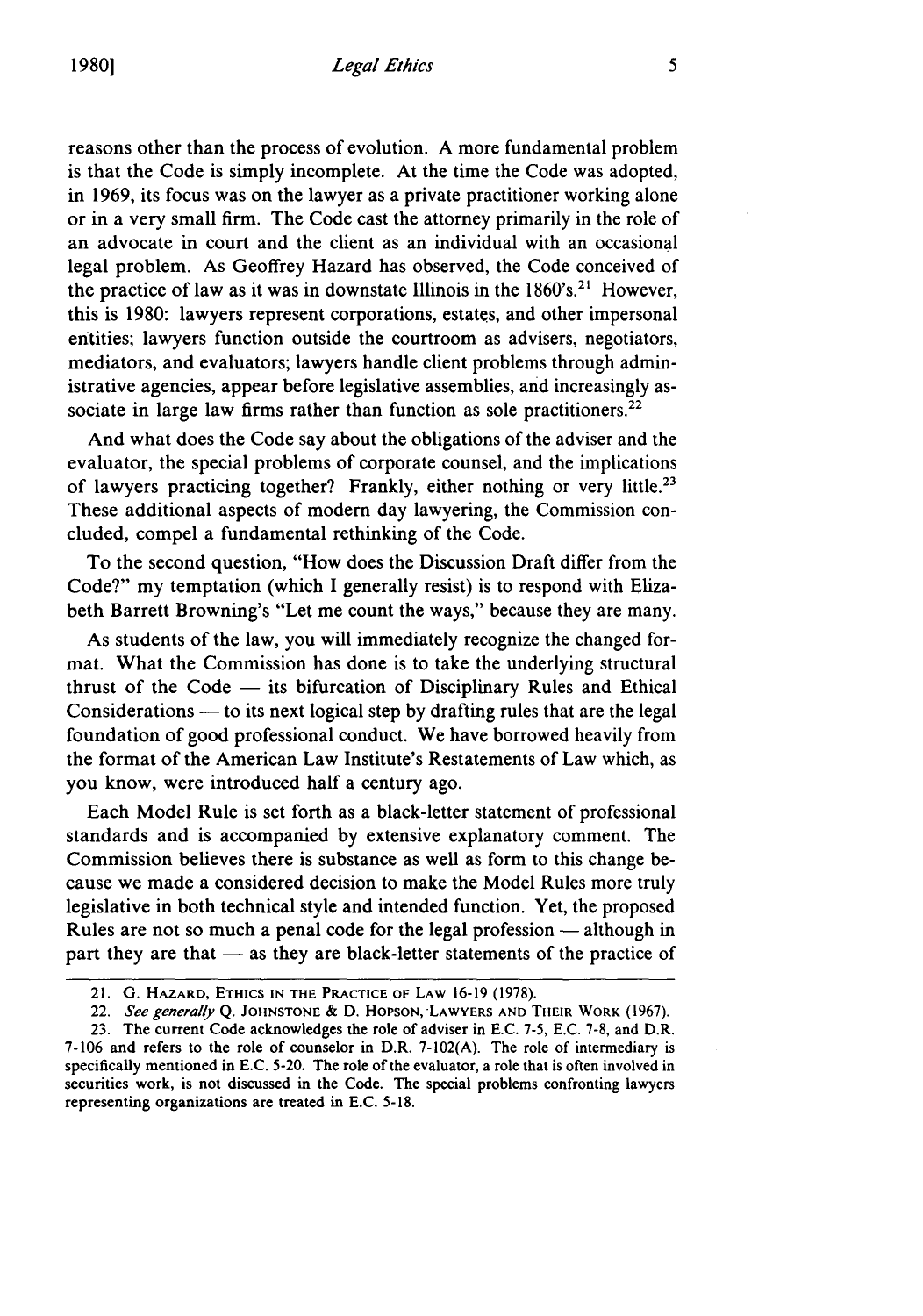ethical lawyering as it is perceived by our profession in the closing decades of the twentieth century.

Our Commission has undertaken to confront the facts as they are: today's lawyer is not only an advocate, but is also an adviser, a negotiator, a mediator, a legal evaluator  $-$  roles in which many lawyers function to the exclusion of the traditional advocacy role. Although basic concepts of loyalty, integrity, candor, and competence are constants, subtle variations in choice among competing values are likely to arise in these different settings of practice. The proposed Rules thus treat each of these roles separately in the conviction that a statement of professional standards facilitates their development, and so ought to acknowledge any of the differences that may evolve in expectations about attorney behavior.

An implicit theme running through the draft is the recognition of a certain professional discretion when confronted by a situation demanding a choice between two legitimate, competing values.<sup>24</sup> No code, no single set of rules can dictate in every case what the proper choice must be. The dilemmas of ethical choice simply depend too much on the subtle variations of factual background which can arise in one's day-to-day practice. But codes and rules can  $-$  and I believe the discussion draft does  $-$  compel the reasoned exercise of that discretion. It is the essence of professional responsibility that difficult choices be responsibly made. As professionals, we must look to the controlling rules of our craft to inform those reasoned choices.

An excruciatingly difficult set of ethical dilemmas suggests another theme of the draft: that the practice of law requires careful consideration of the rights of nonclients. Both in the Code and, increasingly, in the past decade's scholarship and debate, it is recognized that in the representation of clients the ethical lawyer has duties that run to persons and institutions who are strangers to the client-lawyer relationship.<sup>25</sup> An authoritative

The current Code recognizes a number of such limits, though their phrasing is at times

<sup>24.</sup> See generally Hazard, *Proposed Revision of the Rules of Legal Ethics in the United* States, in **ABA, AMERICAN/AUSTRALIAN/NEW ZEALAND** LAW: PARALLELS **AND CON-**TRASTS **237** (1980) [hereinafter cited as *Proposed* Revision].

<sup>25.</sup> *See* SEC v. National Student Marketing Corp., 457 F. Supp. **682** (D.D.C. 1978); State v. Krutchen, 101 Ariz. 186, 417 P.2d 510 (1966), *cert. denied,* **385** U.S. 1043 (1967); People v. McCann, **80** Colo. 220, 249 P. **1093** (1926); *In re* Integration of the Neb. State Bar, 133 Neb. 283, **275** N.W. 265 (1937); Fite v. Lee, 11 Wash. App. 21, 521 P.2d 964 (1974). *See* generally Ferren, *The Corporate* Lawyer's Obligation to the *Public Interest,* 33 Bus. LAW. 1253 (1978); Frank, *A Higher Duty. A New Look at the Ethics* of *the Corporate Lawyer,* 26 CLEV. ST. L. REV. 337 (1977); Frankel, *The Searchfor Truth.- An Umpireal View,* 123 U. PA. L. REV. 1031 (1975); Gruenbaum, *Corporate/Securities Lawyers.- Disclosure, Responsibility, Liability to Investors, and National Student Marketing Corp.,* 54 **NOTRE DAME** LAW. 795 (1979).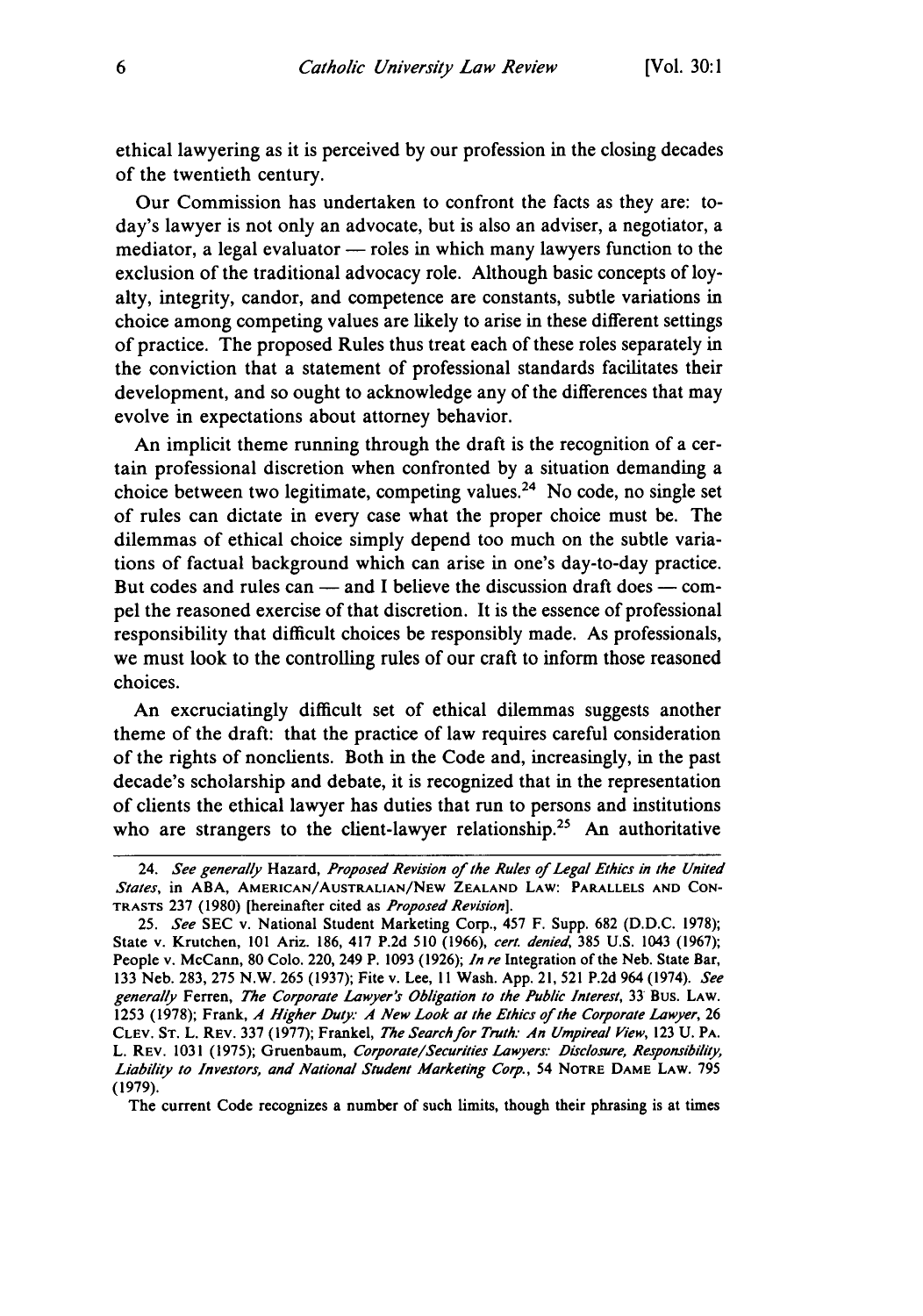evaluation of professional standards must explore those shifting boundaries of the client-lawyer relationship. The draft does so in many of its provisions **-** sometimes firmly defining where the usual demands of that relationship cease;<sup>26</sup> at other times compelling the exercise of professional discretion in a given case and guiding the exercise of that discretion.<sup>27</sup>

Since **I** have no reason to suspect that the students and faculty of Catholic University are radically different from normal people, I know you would like me now to talk about the most controversial parts of the Commission's work. After all, controversy is the meat and drink of lawyers, no less than laymen. Still, **I** am reminded of Bertrand Russell's observation that "[t]he most savage controversies are about those matters as to which there is no good evidence either way."

**I** suspect that there are few parts of the discussion draft which are completely free of controversy. Yet, on the basis of what we have heard so far, almost everyone agrees that three issues stand out. The first concerns the area of confidentiality of client communications. As Professor Hazard has so nicely put it, "The problem is not so much *whether* there should be a

26. *E.g.,* Rule 1.7(b) ("A lawyer shall disclose information about a client to the extent it appears necessary to prevent the client from committing an act that would result in death or serious bodily harm to another person, and to the extent required by law or the rules of professional conduct.") Discussion DRAFT, Rule 1.7(b), supra note 4, at 6.

27. *Eg.,* Rule 1.13(b):

If a lawyer for an organization knows that an officer, employee, or other person associated with the organization is engaged in or intends action. **. .** that is a violation of law and is likely to result in significant harm to the organization, the lawyer shall use reasonable efforts to prevent the harm. In determining the appropriate measures, the lawyer shall give due consideration to the seriousness of the legal violation and its consequences, the scope and nature of the lawyer's representation, the responsibility in the organization of the person involved, and the policies of the organization concerning such matters. The measures taken shall be designed to minimize disruption and the risk of disclosing confidences. Such measures may include:

**(1)** asking reconsideration of the matter;

(2) seeking a separate legal opinion on the matter for presentation to appropriate authority in the organization;

(3) referring the matter to higher authority in the organization, including, if necessary, referral to the highest authority that can act in behalf of the organization as determined **by** applicable law.

*Id* at **10.**

misleading or ambiguous. *See* ABA **CODE OF PROFESSIONAL** RESPONSIBILITY D.R. 7-102; Swett, *Illinois Attorney Discipline,* 26 **DEPAUL** L. REV. 325, 350 (1977); Comment, *ABA Code of Professional Responsibility Void/or Vagueness?,* 57 N.C.L. REV. 671, **672** (1979); Note, *Disbarment.- A Casefor Reform,* **17** N.Y.L.F. 792, 796 (1971). The problems presented **by** ambiguous or sweeping standards in the disciplinary context are discussed thoroughly in Note, *Lawyer Disciplinary Standards.-* Broad vs. Narrow *Proscriptions,* 65 IOWA L. REV. 1386 (1980).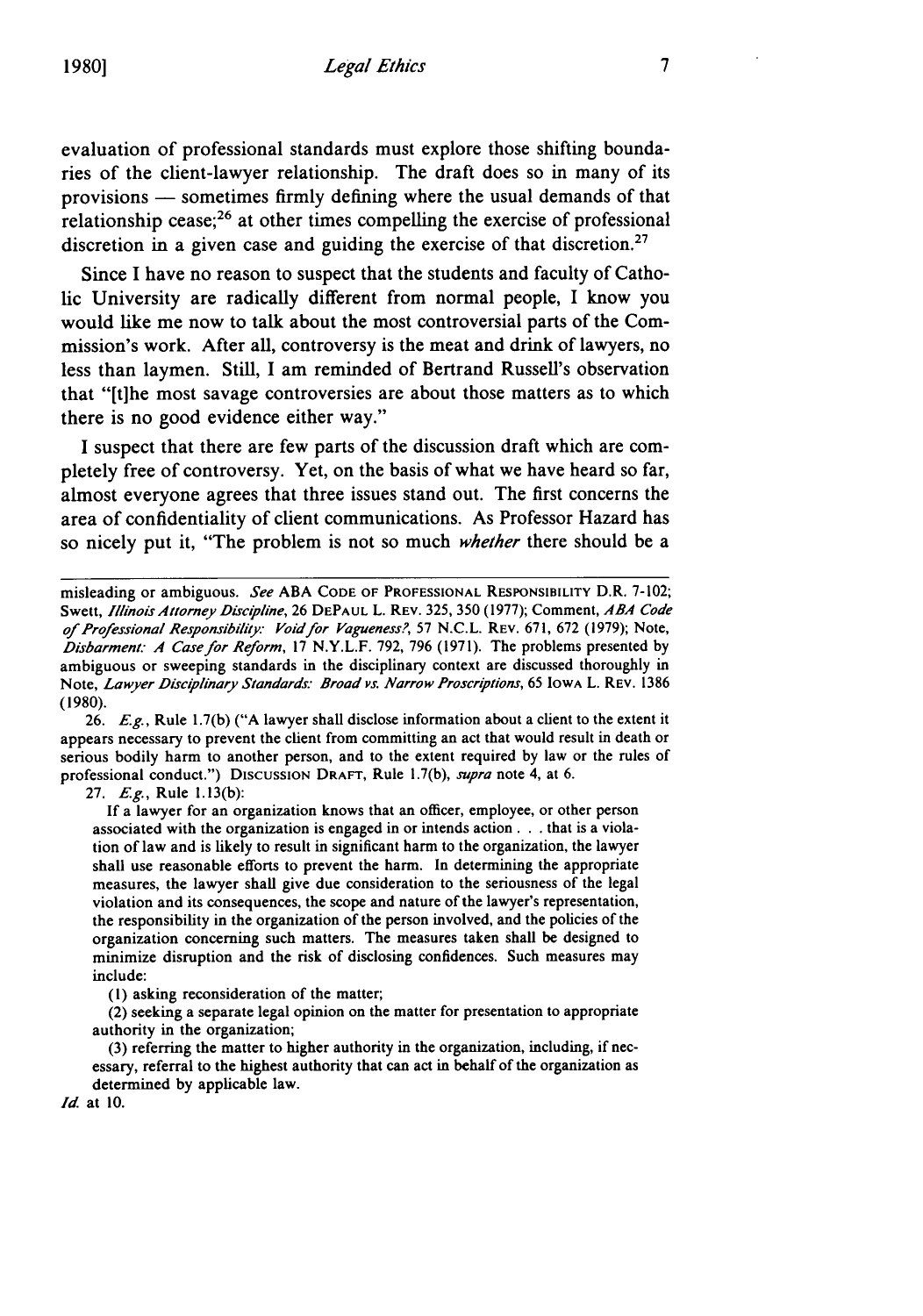rule of confidentiality, but rather how the zone of confidentiality should be defined."<sup>28</sup>

Consider the situation in which a client proposes to commit an illegal act. It is accepted that the lawyer should not assist in such purpose. And what if deterrence fails? Does the lawyer blow the whistle on his client? The Commission has taken the position that the answer depends on the nature of the proposed crime. If a client proposes action threatening death or serious bodily harm to another, the proposed Rules say the attorney must disclose information sufficient to prevent that very grave injury to appropriate authorities.29 Where some lesser harm is threatened, the Rule does not *mandate* disclosure but *permits* a lawyer to disclose the information in order to prevent that harm.<sup>30</sup>

In analyzing rules that limit the scope of confidentiality and impose a limited duty to disclose otherwise confidential information, our starting point is DR 7-102(B)'s requirement that a lawyer must disclose any unrectified fraud committed by a client in the course of representation and DR 4-101(B)'s grant of discretionary power to disclose any intended crime.<sup>31</sup> I believe that these provisions should be narrowed and limited.

But it would be irresponsible, and contrary to the great weight of authority, to draft a rule of absolute confidentiality prohibiting any disclosure of client misconduct irrespective of its nature or consequences. Lawyers have traditionally been called upon to disclose perjury,<sup>32</sup> and a number of courts have said that a lawyer can never sit silently by while a client commits fraud in negotiations.<sup>33</sup> Our profession's code cannot ig-

A lawyer may disclose information about a client only **. . .** to the extent it appears necessary to prevent or rectify the consequences of a deliberately wrongful act, except when the lawyer has been employed after the commission of such an act to represent the client concerning the act or its consequences **....**

DISCUSSION DRAFT, Rule 1.7(c)(2), *supra* note 4, at 6.

31. ABA **CODE** OF **PROFESSIONAL** RESPONSIBILITY, *supra* note 6. In II states, DR 7- 102(B) incorporates privilege as a limit on the duty to rectify a fraud. The effects of this amendment are uncertain, *see* Committee on Professional Ethics v. Crary, 245 N.W.2d **298** (Iowa 1976), and the amendment has not been adopted by the vast majority of the states.

32. *See, e.g., In re* Carrol, 244 S.W.2d 474 (Ky. 1951); *In re* King, 7 Utah 2d 258, 322 P.2d **1095** (1958); Gebhardt v. United Rys. Co., 220 S.W. 677 (Mo. 1920).

33. *E.g., In re* Corey, 55 Hawaii 47, 515 P.2d 400 (1973), *cert. denied,* 417 U.S. 911 (1974); *In re* Sherman, 271 A.D. 462, 65 N.Y.S.2d 802 (1946). *See also* SEC v. National Student Marketing Corp., 457 F. Supp. 682 (D.D.C. 1978).

<sup>28.</sup> *Proposed Revision, supra* note 24, at 245.

<sup>29.</sup> DISCUSSION DRAFT, Rule 1.7(b), *supra* note 4, at 6. For text of Rule 1.7(b), see note 26 *supra.* By law such information does not enjoy the protection of the attorney-client privilege. *Eg.,* Cernoch v. State, 128 Tex. Crim. 327, 81 S.W.2d 520 (1935); Ott v. State, 87 Tex. Crim. 382, 222 S.W. 261 (1920); Pearson v. State, 56 Tex. Crim. 607, 120 S.W. 1004 (1909). 30. Rule 1.7(c) states: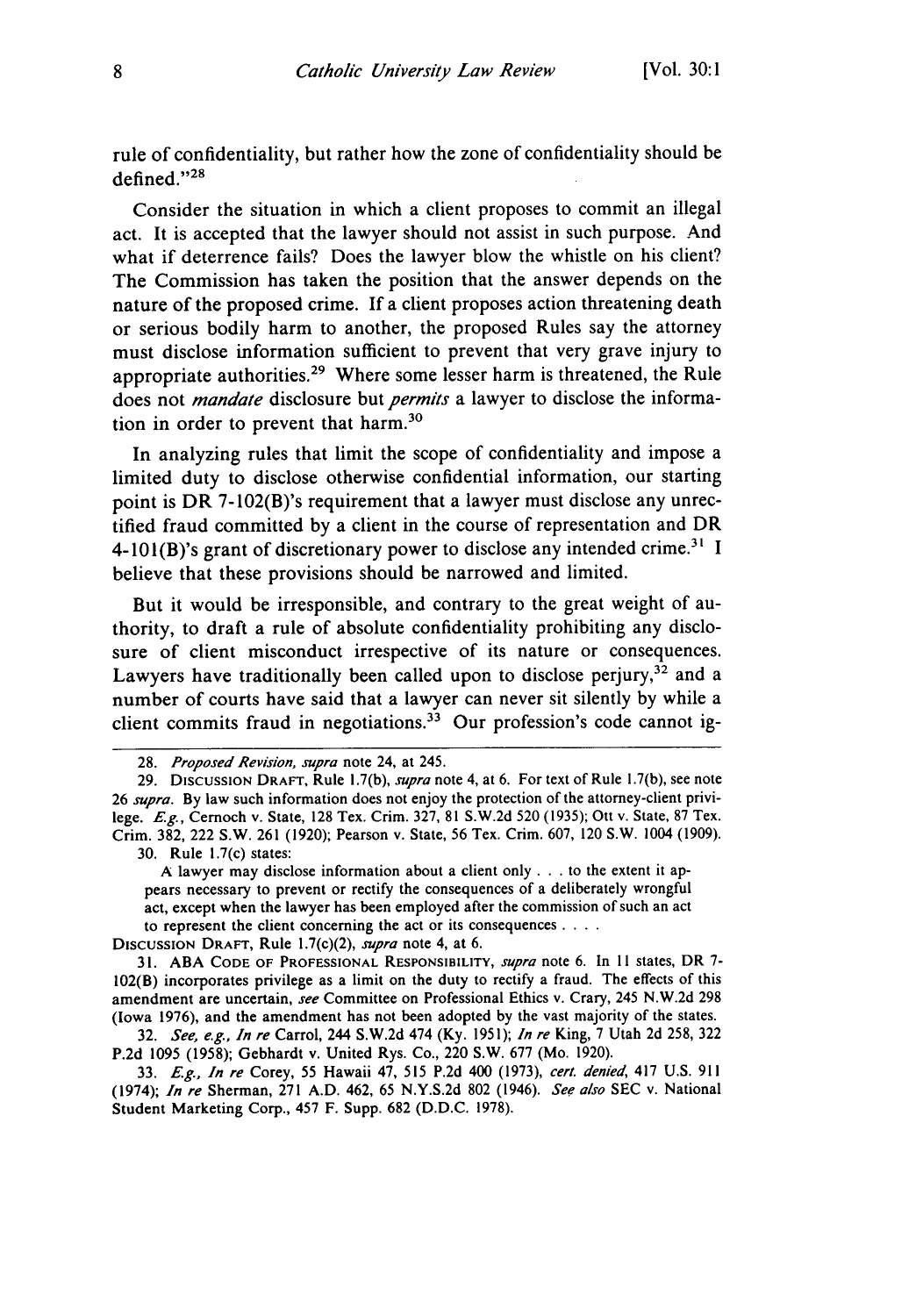nore these traditional principles.

The Supreme Court has not yet expressly addressed the relationship between the reach of constitutional rights and the limits to confidentiality. A few lower courts have said that a *criminal* defendant's perjury cannot be disclosed, but there is contrary authority as well as much confusion in this area.34 It is doubtful, in light of its decisions on analogous questions, that the Supreme Court would conclude that constitutional rights can be used to conceal perjury. In a very recent case, the Court said this: "[Airriving at the truth is a fundamental goal of our legal system. We have repeatedly insisted that when defendants testify, they must testify truthfully or suffer the consequences."<sup>35</sup> In the context of civil litigation, I know of no case in which a court has held that constitutional rights safeguard perjury from disclosure.<sup>36</sup>

The position that the Commission has taken on the question of confidentiality is explained in the Comment to Rule 1.7 of our proposed Rules.<sup>37</sup> The Rule proceeds from the basic premise that a client's right to assistance of counsel is qualified in part by the purposes for which assistance is sought. Assistance for such lawful purposes as defending against an accusation of criminal conduct is a basic entitlement shared by all Americans. But no one is entitled to assistance from a lawyer for the purpose of furthering an illegal course of action. Any protection that is extended to the attorney's relationship with a potential wrongdoer is intended, not for the protection of the wrongdoer, but to encourage others to seek legal advice so that they might *comply* with the law. <sup>38</sup>

Fashioning a duty for the attorney which accommodates both the interests of persons who might be deterred from seeking advice in the future by a rule of disclosure and the interests of potential victims of wrongful con-

<sup>34.</sup> *See, e.g.,* Maddox v. State, 28 **CRIM.** L. REP. **(BNA) 2131** (Tex. Crim. App. 1980). *Compare* State v. Trapp, 52 Ohio App. 2d 189, 368 N.E.2d 1278 (1977) *and* Lowery v. Cardwell, 575 F.2d 727 (9th Cir. 1978) *with* People v. Lewis, 75 Ill. App. 3d 560, 393 N.E.2d 1380 (1979) *and In re* Branch, 74 Cal. Rptr. 238, 449 P.2d 174 (1969). *See generally,* Wolfram, *Client Perjury: The Kutak Commission and A TLA on Lawyers, Lying Clients, and the Adversary System,* 1980 A.B.F. RES. J. 964 (Nov. 1980).

<sup>35.</sup> United States v. Havens, 48 U.S.L.W. 4596, 4598 (1980). *See also* Oregon v. Hass, 420 U.S. 714 (1975); Harris v. New York, 401 U.S. 222 (1971); Walder v. United States, 347 U.S. 62 (1954).

<sup>36.</sup> *See* note 32 *supra;* Wolfram, *supra* note 34.

<sup>37.</sup> DIsCussIoN DRAFT Rule 1.7, Comment, *supra* note 4, at 6-7.

**<sup>38.</sup>** Id. at 7. *See, e.g.,* Sawyer v. Stanley, 241 Ala. 39, 1 So. 2d 21 (1941); Vittitow v. Burnett, 112 Ark. 277, 165 S.W. 625 (1914); Ridener v. Commonwealth, 256 Ky. 112, 75 S.W.2d 737 (1934); State v. Johns, 209 La. 244, 24 So.2d 462 (1945); State v. Childers, 196 La. 554, 199 So. 640 (1940); State v. Phelps, 24 Or. App. 329, 545 P.2d 901 (1976). *See also* People v. Fentress, 425 N.Y.S.2d 485 (1980).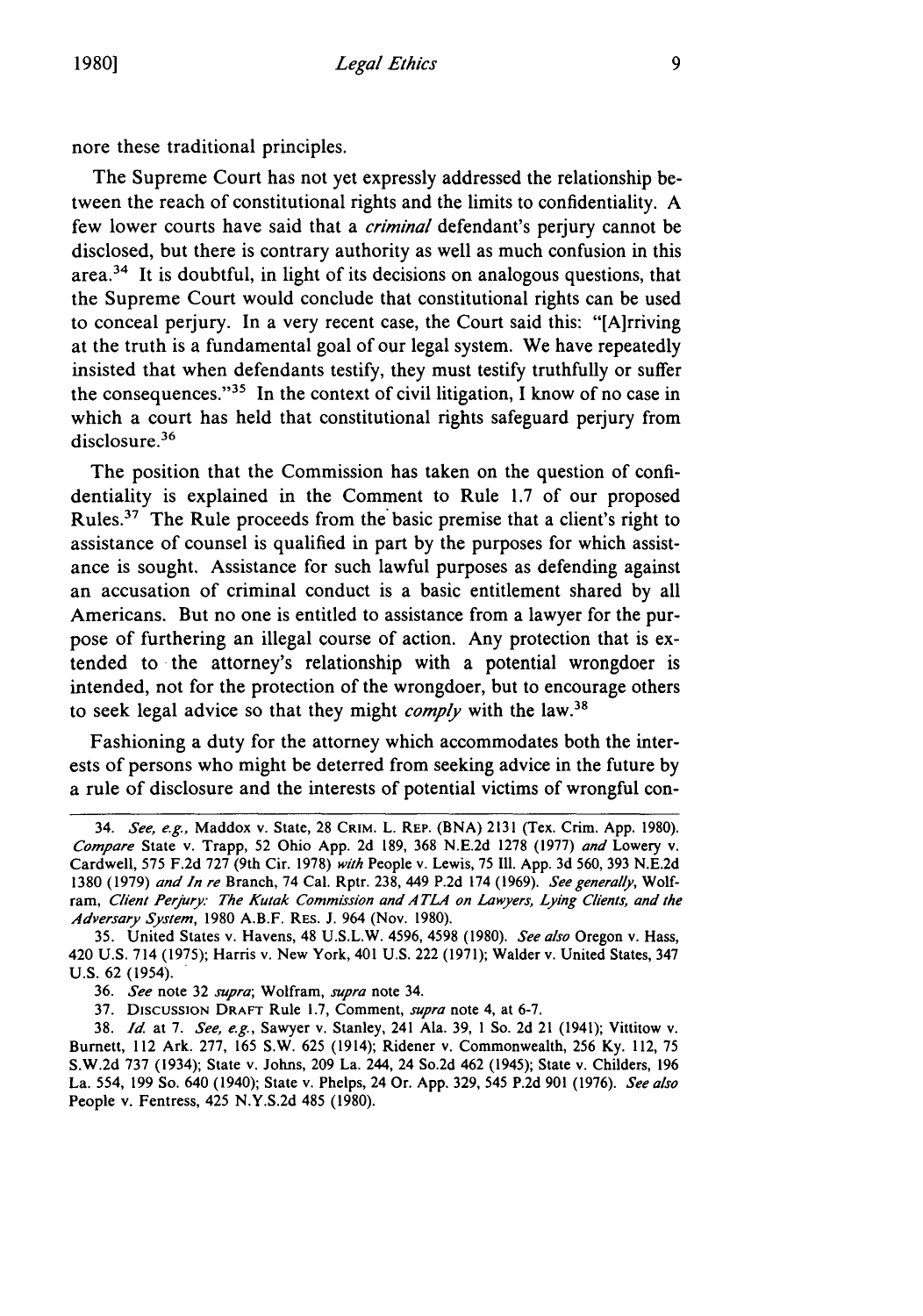duct by an immediate client is a difficult process indeed. Ultimately, no categorical rule could adequately respond to all the interests at stake in any specific situation. The Rule proposed by the Commission, though providing absolute protection to most client communications and mandating disclosure of life-threatening client conduct, permits disclosure of lesser client wrongs. Thus, where fraudulent client conduct threatens financial injury to third persons, the lawyer may choose to disclose  $-$  or not to disclose - based on his professional analysis of the potential harm, his relationship to the client, and his own involvement in the transaction.<sup>39</sup>

The second major controversial issue deals with the provision of legal services to corporate clients. We have proceeded from the premise which, incidentally, is found in the Code  $-$  that corporate counsel represents the corporation rather than any one of its various parts.<sup>40</sup> In Rule 1.13, we have sought to build on the language of the Code by focusing on clearly illegal conduct which threatens substantial harm to the corporation and by providing that the corporate attorney must take reasonable steps within the corporation to prevent injury to the corporation.<sup>41</sup>

The *Wall Street Journal* recently criticized our proposal in an editorial, stating that it appeared to them we were simply offering our corporate

The rule of confidentiality therefore has three aspects. When no serious wrong is in prospect, client confidences must be preserved, as stated in paragraph (a). When homicide or serious bodily injury is threatened by the client, the lawyer must make disclosure to the extent necessary to prevent the wrong, as stated in paragraph (b). In such a case, the loss to the immediate victim ought to be prevented even if making the disclosure may to some extent inhibit other clients on other occasions from revealing such a purpose. When some lesser deliberate wrong is involved, as stated in paragraph (c)(2), the lawyer has professional discretion to make disclosure to prevent the client's act. To some extent the existence of this discretion inhibits disclosure by the client and yet enables the lawyer to inhibit the client from committing the wrongful act.

The lawyer's exercise of discretion requires consideration of the magnitude and proximity of the contemplated wrong, the nature of the lawyer's relationship with the client and with those who might be injured by the client, the lawyer's own involvement in the transaction, and factors that may extenuate the conduct in question. Exercising discretion in such a matter inevitably involves stress for the client, the lawyer, and the client-lawyer relationship. However, if the question of disclosure is not made discretionary, a categorical preference has to be adopted in favor either of immediate victims of a present client or potential victims of later clients. There is no basis upon which such a categorical preference can be prescribed.

*Id* at 7.

<sup>39.</sup> DISCUSSION DRAFT Rule 1.7(c)(2), *supra* note 4, at 6 (text at note 30 *supra).* The Commission's Comment to Rule !.7(c)(2) reads in part:

<sup>40.</sup> **ABA CODE** OF **PROFESSIONAL** RESPONSIBILITY E.C. **5-18.** *Accord,* Lane v. Chowning, 610 F.2d **1385** (8th Cir. 1979).

*<sup>41.</sup> See* note **27** *supra.*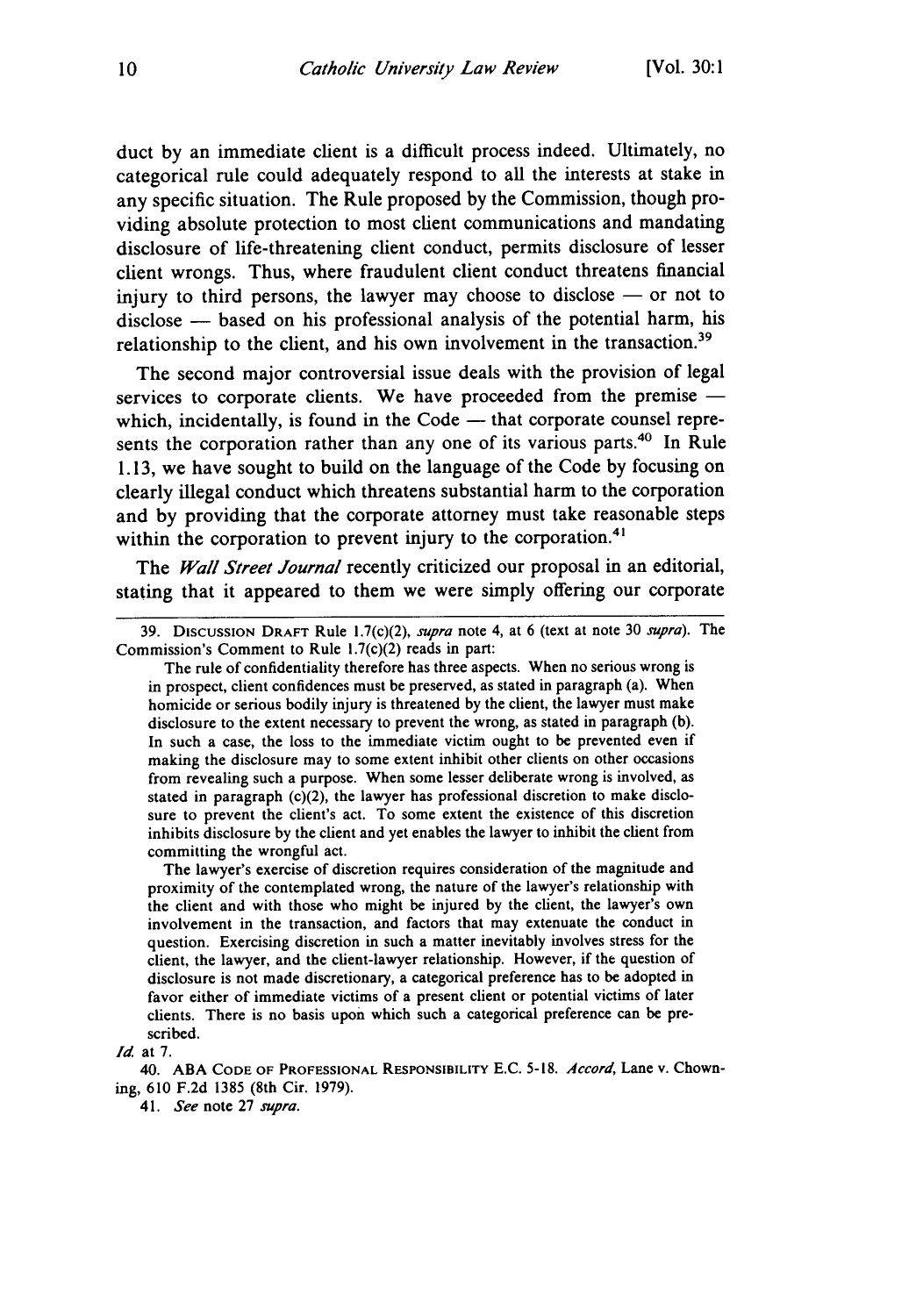brethren a lifeboat to escape liability.<sup>42</sup> I believe the paper missed the point. Our Rule provides guidance to corporate counsel, not for the purpose of providing lawyers with a lifeboat to abandon a corporation under assault from some government agency, but to ensure that the lawyer stays on board to protect the interests of his corporate client.

I should tell you that informal and preliminary comment from the Securities and Exchange Commission suggests that we may not have gone far enough. Representatives of the corporate bar, on the other hand, as well as the *Wall Street Journal,* have said we have gone too far. At this juncture, I take this to be evidence that we may have gone just far enough.

Finally, let me deal with one issue to provide a bit of insight as to how the Commission approached its task. Some of us on the Commission believed that there should be a mandatory requirement for pro bono service by all lawyers and suggested it be forty hours a year.<sup>43</sup> We were aware that a special committee of the Association of the Bar of the City of New York was proposing a mandatory pro bono obligation with a general minimum standard of thirty to fifty hours per year with the potential for a later increase to a range of forty to sixty, or fifty to seventy hours.

At the Commission's meeting in Seattle in late June of last year, we found that we were not unanimous in our enthusiasm for such a requirement. Some even challenged the legal soundness of the proposal. If a state can impose such requirements on its attorneys, why not on its licensed contractors, plumbers, or morticians? Further, it was argued, the provision of basic legal services is ultimately the duty not of the profession, but of the community at large. And it is the community that ultimately should bear the cost of that duty. The uneven availability of legal services results inevitably from the uneven distribution of income produced by a competitive economic system. To place the legal services burden on the profession, ran the argument, could be to plant the seeds of destruction for the government-provided legal services already in place after some hardfought battles.

At our meeting in Salt Lake City in August, 1979, there evolved a kind of consensus that the basic concept of an unenforceable obligation was sound, but that the Rule should leave the amount and manner of service to each individual. $44$ 

<sup>42.</sup> Wall Street Journal, Feb. **11,** 1980, at 20, col. I.

<sup>43.</sup> *See generally* ABA **CODE** OF PROFESSIONAL RESPONSIBILITY, E.C. 2-25.

<sup>44.</sup> DIscUSSION DRAFT, Rule 8. *1, supra* note 4, at 27. The Rule now provides that each lawyer must render uncompensated public interest legal services and submit a report concerning such service to the appropriate disciplinary authority on an annual basis.